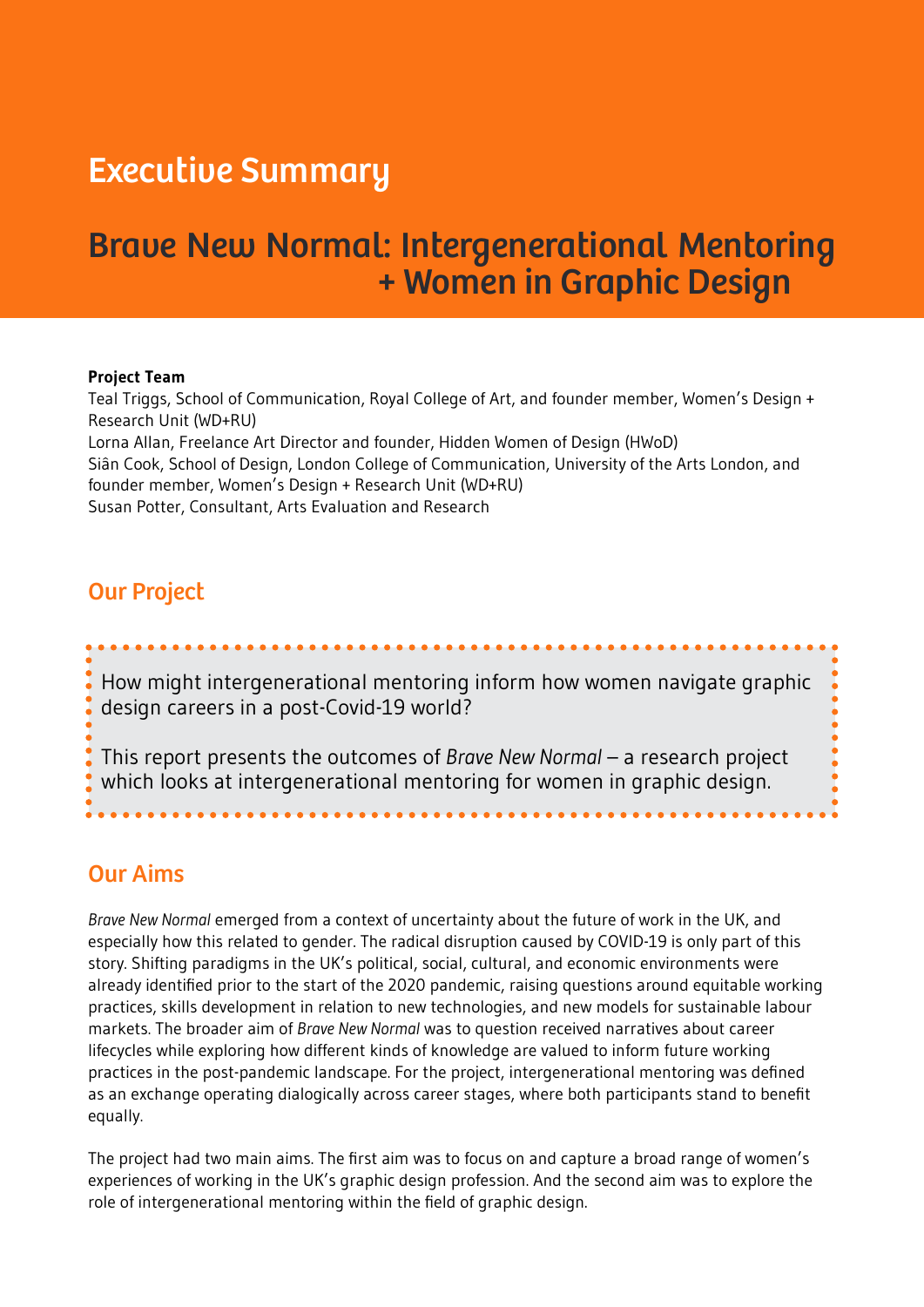## Our Process

We began with a key question: How might intergenerational mentoring inform how women navigate graphic design careers in a post-Covid-19 world?

Three subsequent questions emerged via the research process:

- **1.** In what ways might intergenerational support networks aid in mitigating biases (e.g., gender, race, sexuality, class) in the workplace?
- **2.** How do women in graphic design experience relationships as important to their professional lives?
- **3.** How might the personal histories of women working in graphic design throughout the crisis give insights into the possible futures of work?

We had previously identified a set of shared concerns about changes in the longevity of design careers for women with an increasingly youth-focused job market. By early 2020, these conversations intensified in response to the rise of Covid-19 throughout a two-year period ending in March 2022. *Brave New Normal* is the outcome of these conversations formalised as a research project. Through a series of workshops, interviews, and a questionnaire, we explored these questions in more depth with a crosssection of women working in the industry and education who, as co-researchers, have all helped shape and inform the report.



"While working with agencies, I was a mentee. As soon as I was self-employed, I became a mentor with universities and also design platforms. My mentors have helped me handle my fears and self-doubt. In being a mentor, I find fulfilment in helping other people reach their potential. There was a period in my life where I was trying to reach my potential and find validation. Now that I'm filling my own cup and that validation for myself, I have more to give to other people."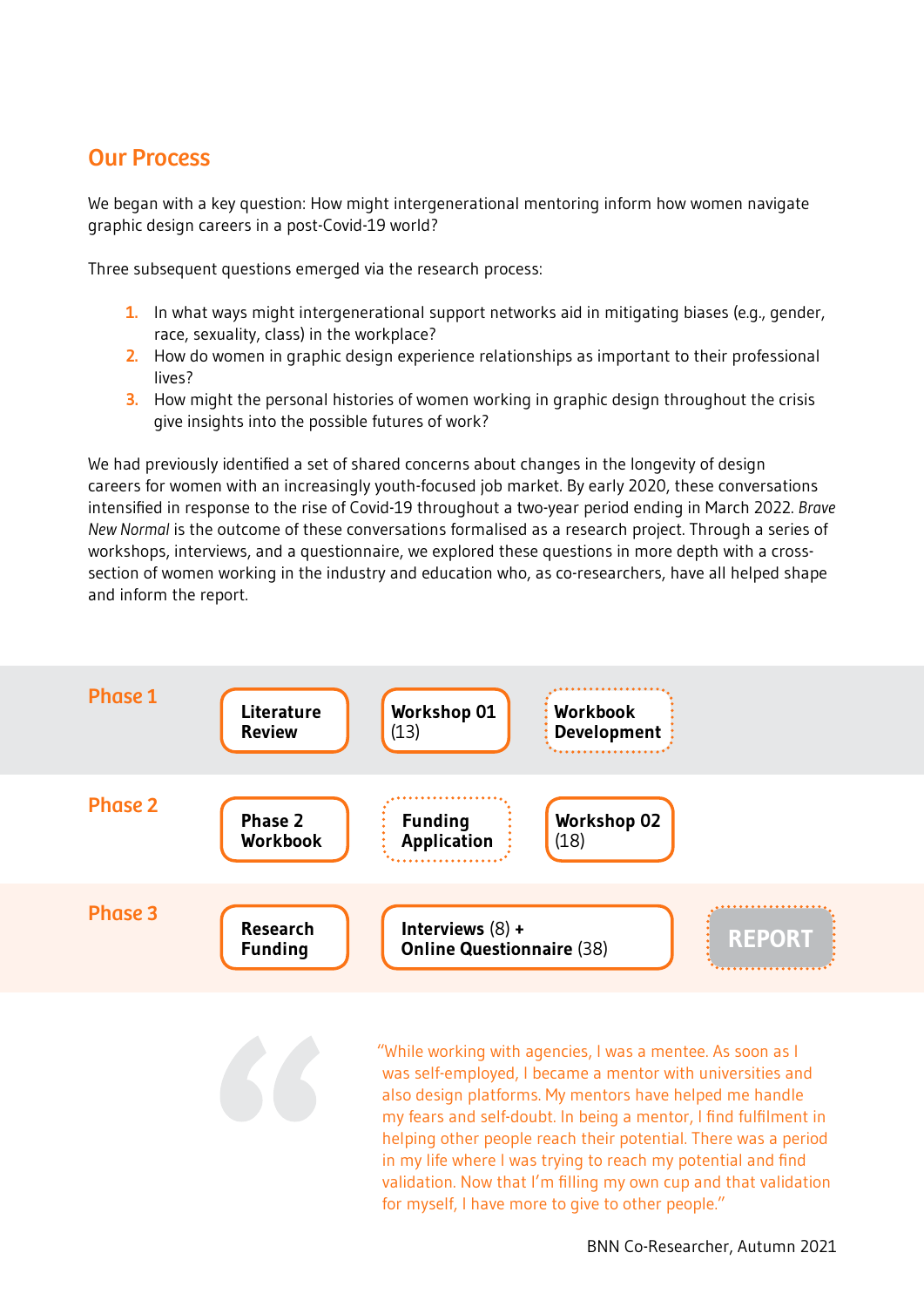## Our Findings

*Brave New Normal* produced new insights and perspectives based on lived experiences. The resulting recommendations might provide an interesting starting point for an ongoing dialogue and/or developments across the graphic design sector:

- **Encourage and empower women designers through education, training and mentoring**   $\bullet$
- **Build confidence and self-esteem, regardless of background, ethnicity, gender, social status**
- **Ensure work settings and practices are aligned to the needs of women designers**
- **Provide guidance for establishing contacts, self-promotion, managing workplace inequalities**
- **Develop a safe, supportive, and inclusive network of women graphic designers**
- **Create an online platform with access to relevant resources and events**
- **Invite male educators and leaders in design to join the discussion.**

## Our Call To Action

The result of this study is a call to action. Those engaged in the *Brave New Normal* project have a vision of the future where women graphic designers occupy positions as creative decision makers and industry leaders; where their life experiences and diverse histories are both respected and shared as a matter of course. Women designers will have equal access to high quality education, training, and employment opportunities alongside their male peers. Importantly, the sector will improve its efforts to value and empower women designers and seek out their involvement whether as consumers, audiences, educators, or colleagues. We remain some distance from these aspirations. We are therefore asking both educators and design leaders to sign up to the following five principles, underpinned by a process of intergenerational mentoring:

- **A need for education institutions and design studios to include the multiple perspectives of women in all creative outputs, including exhibitions and events**
- **A need for design organisations to challenge discrimination in all its manifestations**
- **Improved awareness training across the sector regarding gender equality, employment rights, disability and/or access needs**
- **Education and training programmes to be designed and delivered in consultation with women professionals from across the sector**
- **A promotion of diversity and inclusion within and across the sector, with increased opportunities for women in education and employment.**